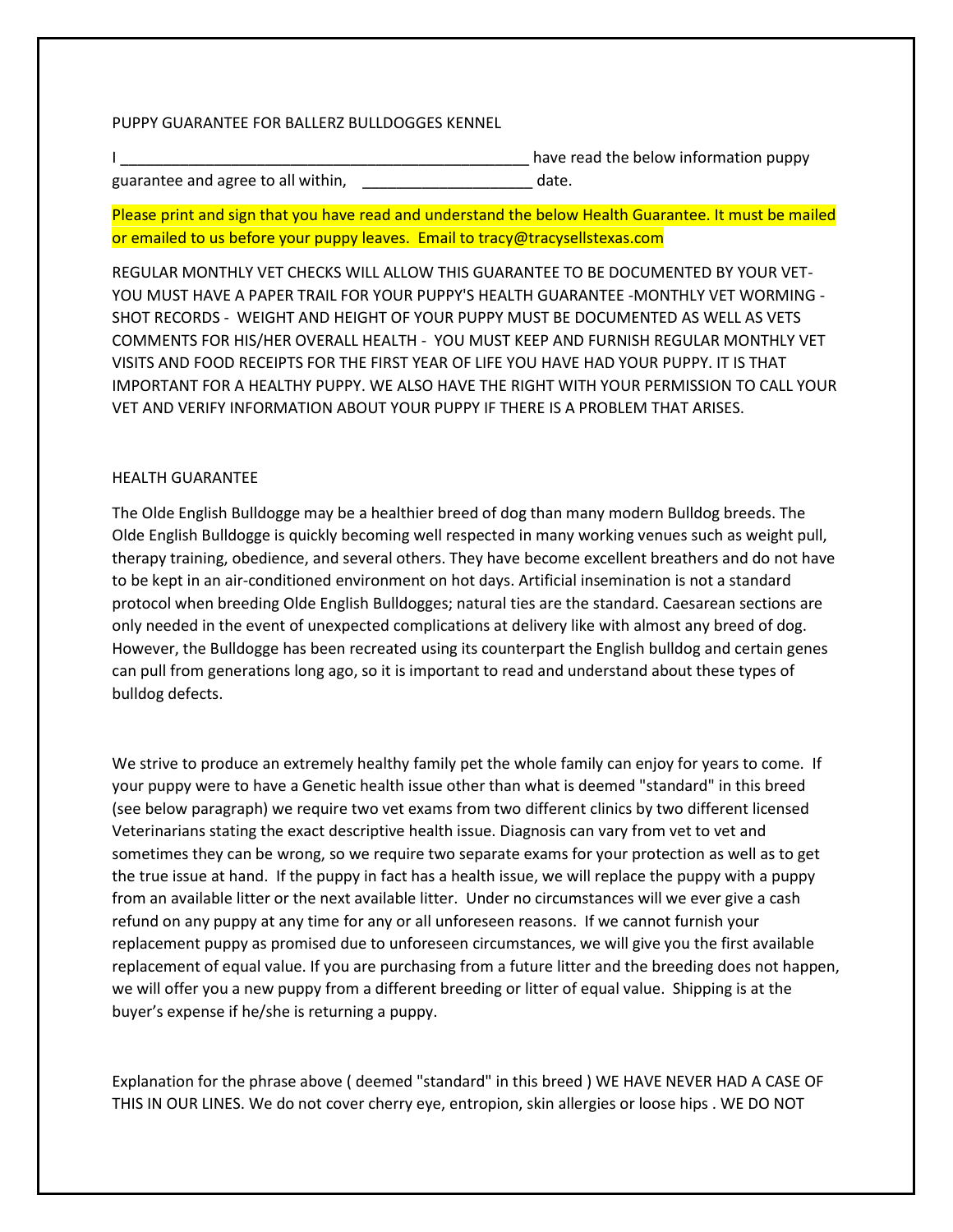COVER any dysplasia if the dog has been allowed to be overweight, offered a high calorie high protein high calcium level puppy food (ALL RECEIPTS MUST BE SHOWN), exposed to an excessive amount of climbing of stairs, rough housed or played with over extensively the first year of his life. This does not mean you cannot play with your puppy. Falling or overly rough play can hurt any pet, any puppy. It's best to use care when playing with a puppy as the bones are not yet formed, much like that of a baby, Because the breed derives from the English Bulldog certain traits can come out in the dogs gene pool. We also do not cover the sounds a dog makes when they breathe. All our dogs breathe freely, however in the past generations of ancestors there could be a dog that had a "sniffling" sound or a "snorting" sound when breathing . We do not cover Mange as it is been proven to be a stress related curable parasite. We cannot control your home environment and we cannot control the stress level your dog has from his environment. Things that can cause a dog stress are moving, changes in home, bad food, flees, ticks or worms, violence, abandonment, illness, or food allergy. These are family pets and like humans they have feelings, they need to be loved. None of our breeding dogs have ever had mange nor their parents or grandparents. We take special precautions in our selections of breeding dogs to assure they have none of these listed above, however, no matter how careful in our selection, we cannot insure the condition of previous generations in our bloodlines that may of had those listed above, therefore we cannot guarantee against something we have no knowledge of. We do not guarantee color of dogs or eye color.

To be eligible for a 1-year guarantee, you must schedule a vet exam in the first 72 hours (3 days) of having your puppy to validate your guarantee, no exceptions. You will have a week advance or more of when your puppy will arrive to schedule with your veterinarian. We will not give a guarantee if you cannot show us a copy of his first health report. We will give you a delivery time in advance so you can consult with your veterinarian to get the puppy's scheduled health check-up.

Vaccinating pets is the pet owner's responsibility. You owe it to your loved ones and your pet to keep up with your shot schedule and worming. Nothing can be more devastating to a family then to lose their beloved pet because of lack of vaccinations. We wish to spare you the heart break so please vaccinate your pet!

Puppies over 5 months can go through a growing spree during this time. The cartilage on the pups is not always closed yet and pups can experience a growing pain, a bit of a limp or seem to be hard to get up. Do not worry, this is quite common on big breed big boned dogs. It should clear up on its own but during the time frame limit the pup's activity, let him rest more and eventually you will see he will be good as new. It is not a permanent situation; it is a temporary growing spree. It may not ever show up in your puppy but if your dog is highly active it could.

MORE - STANDARD IN THE BREED - PLEASE READ BELOW AND TAKE PRECAUTION FROM OVER PLAYING AND OVER EXERCISING YOUR BULLDOGGE IT'S FIRST 2 YEARS - Note: This below must not be used as an alternative to seeing a qualified veterinary surgeon. The information posted here is mostly from years of personal experience. WE ARE NOT VETS and therefore can only offer the information below as a guide.